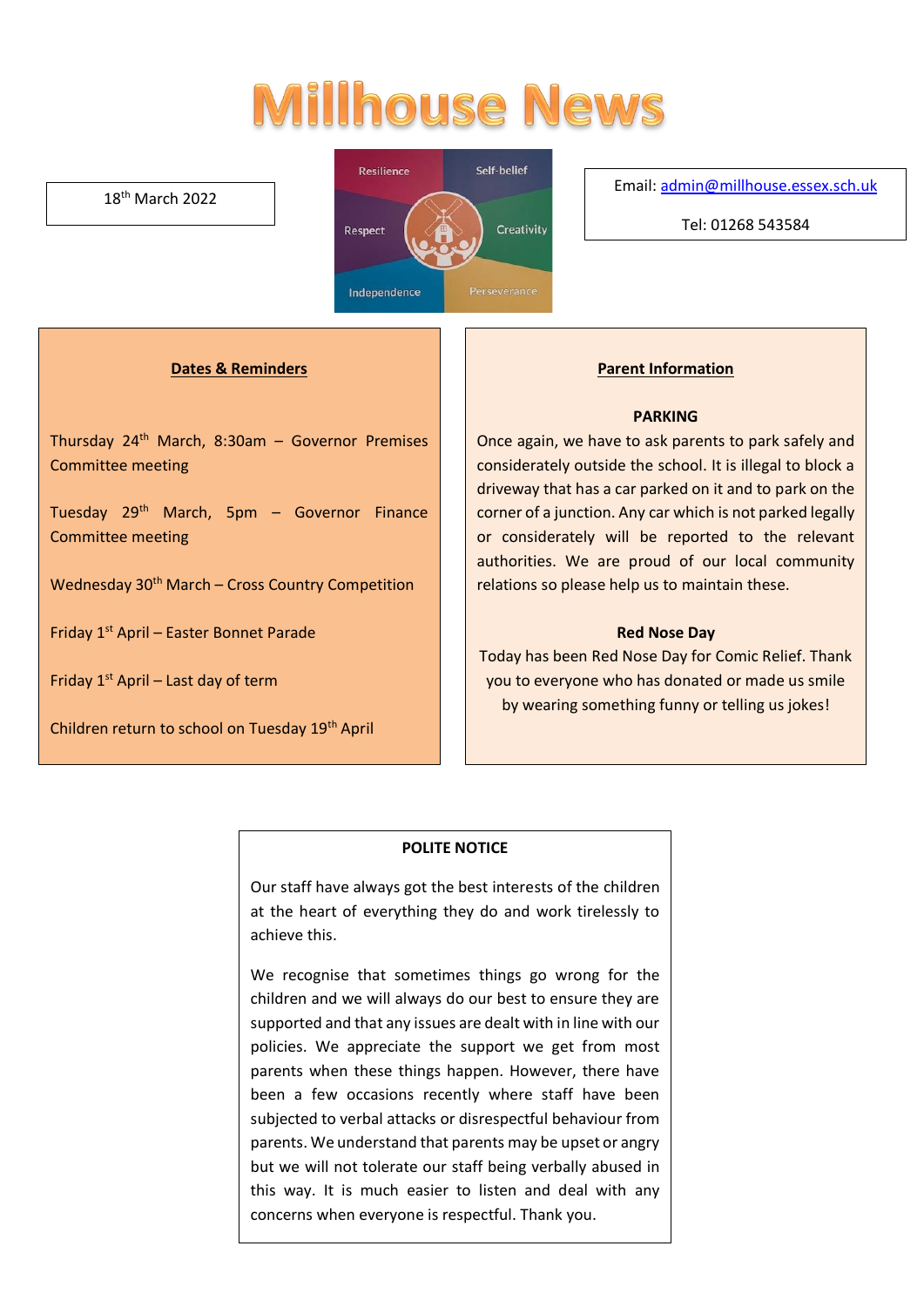## **To ensure all members of our school community have access to support with, and learn how to manage, their mental and physical wellbeing.**

## Wellbeing & Support

We believe that our mental health and emotional wellbeing can be positively impacted by physical activity. Some of our children are currently taking part in a 'Jog On' programme where they are learning how to manage their emotions or tricky situations through different physical activities. So far they have used boxing techniques to show how to remain in control and ball skills to represent the scale of and responses to problems.

## Young Carers

Wednesday was Young Carers Day. If your child takes on caring responsibilities for a sibling or close relative, they are a 'Young Carer' and there is a support network for them here in school as well as in our local community. Please speak to Ms Slade, Mrs Duggins or Mrs Haken for more information.

## **To increase access to and improve provision of reading for all children**

# **Reading**

Reading regularly is so important for the children to make progress in their learning and obviously, reading at home supports this. However, when children are still developing their reading skills, it is important that they read to an adult as well. Some parents have asked us how they can support their children with reading and what sort of questions should they be asking. Attached with this newsletter are some ideas for 'book chat' – talking about reading with your child. We think you might find it useful when reading with your child.

**To enhance children's motivation and their ambition for their futures.** 

# **Inspiring Tomorrow's Generation, Today**

Now that restrictions in schools are being lifted, we are able to start taking part in more activities with other schools. Over the last couple of weeks, our Year 6 football team have played in matches against The Willows Primary School and Great Berry Primary School. The team played really well and won their first match and lost their second. Despite losing against Great Berry, they showed resilience and fantastic sportsmanship. We know they were disappointed to lose but we are very proud of them and building resilience helps to come back stronger next time and gives the motivation to achieve more. The team received a letter from Mr Smith, our Chair of Governors, to congratulate them on their superb teamwork and resilience and we know they will persevere and continue to develop as a team and be role models to the other year groups as the year goes on.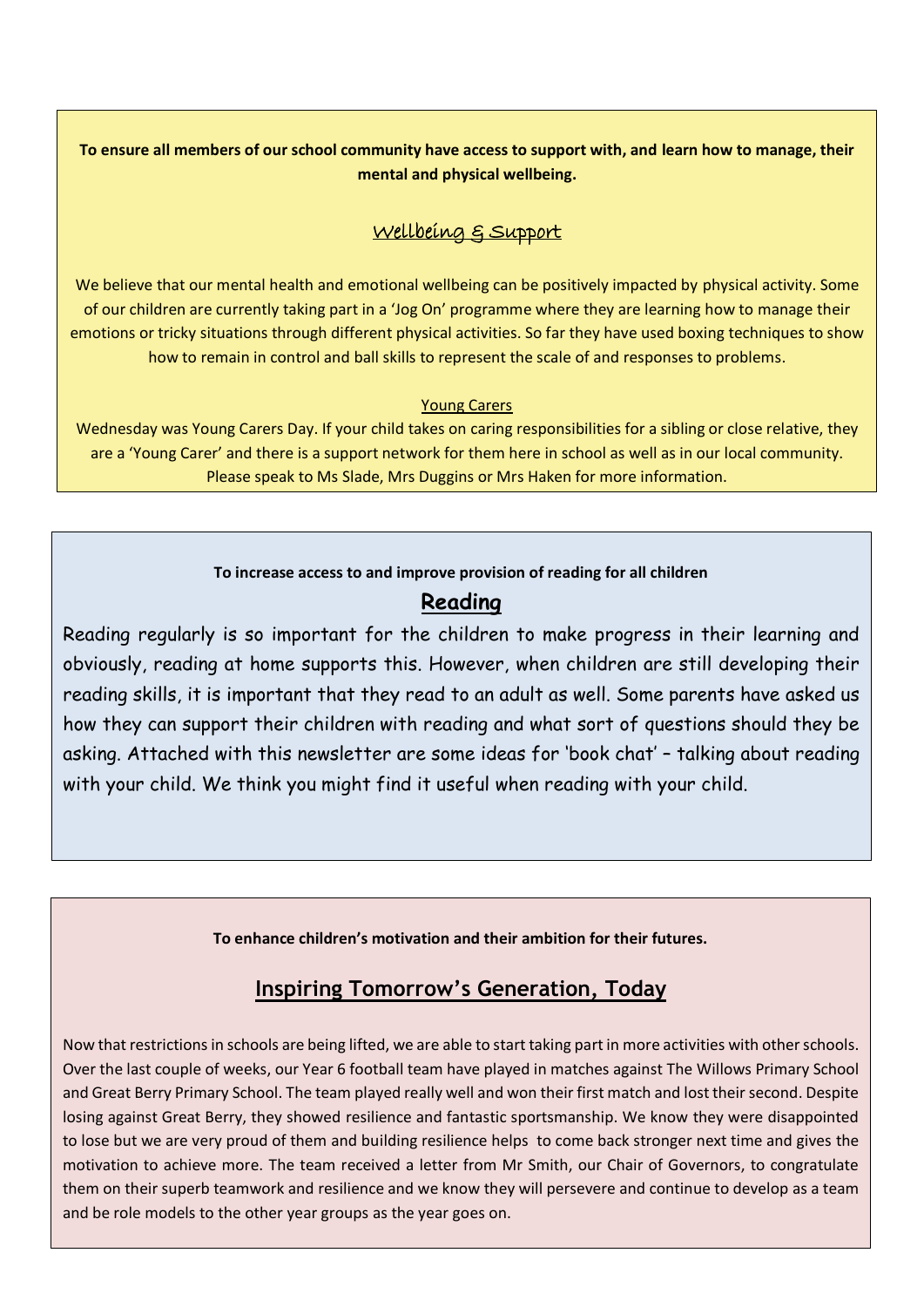

Artwork by children from Millhouse is now on display in Laindon library.

Miss Morgan has chosen pieces from every year group and has shared them with the library. Why don't you go and visit our mini-gallery and while you're there, choose a great book to read!